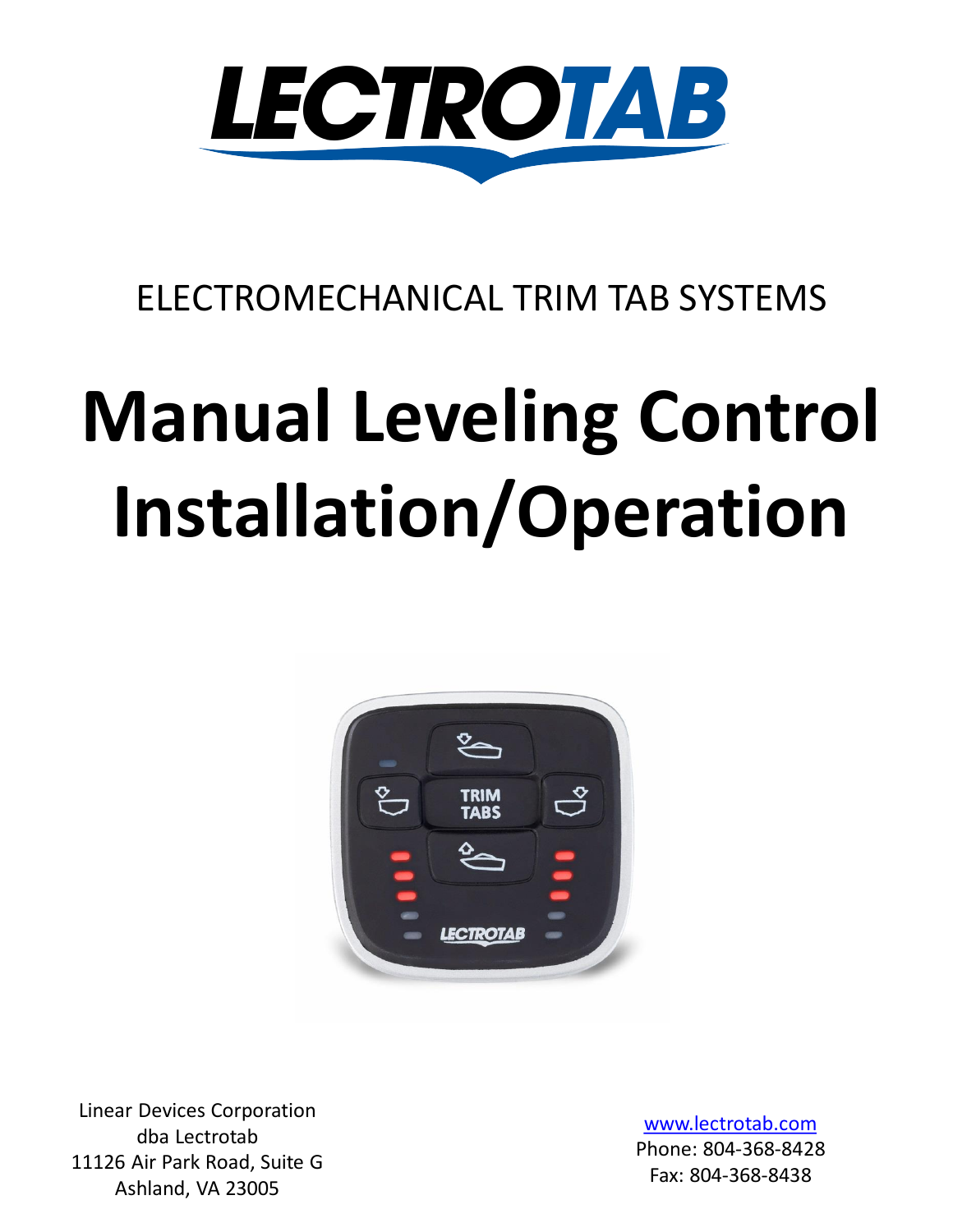# Table of Contents

| $\bullet$ |                                      |  |
|-----------|--------------------------------------|--|
| $\bullet$ | How Do Trim Tabs Work4               |  |
| $\bullet$ | Display Panel Installation & Wiring5 |  |
| $\bullet$ | Verify Display Settings/Operation6   |  |
| $\bullet$ |                                      |  |
|           |                                      |  |
| $\bullet$ |                                      |  |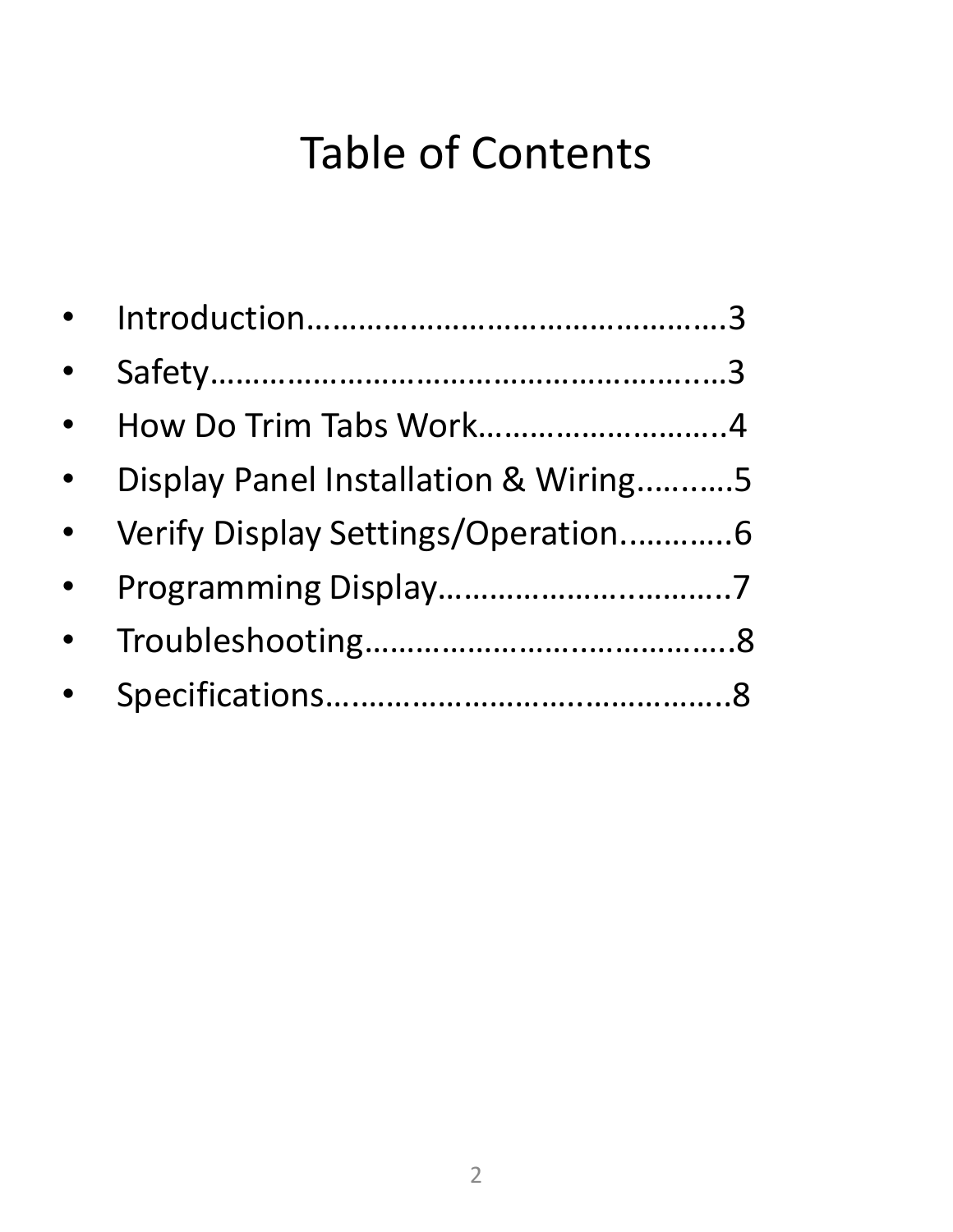# **Introduction**

The manual leveling control system incorporates many of the features of the auto leveling control. The operation and LED function is similar to the operation of the auto leveling control operated in manual mode. The manual leveling control is potted and sealed to be waterproof and has a plug for easy installation. Actuators connect directly to the keypad, so no power module box is necessary.

The Lectrotab manual leveling control (MLC) design advantages and features include:

• Improved fuel efficiency and faster speeds

• Control remembers and deploys tabs automatically to last tab setting when ignition key switch is turned off and back on (programmably selected)

- Actuators connect directly to display (MLC-1 for single actuator system does not require a control box)
- Faster planing at slower speeds
- Automatic tab retraction when connected to accessory switch or ignition key switch
- Easy upgrade from rocker switch or Oval control
- Completely sealed and waterproof display
- Automatic dimming of display LED indicators in darkness and brighten in sun light
- Operates on 10 to 30 Volts DC
- 2 Year Warranty
- CE Approved (Compliance with EMC regulations)

# **Safety**

•Failure to follow all instructions listed in this manual may result in equipment failure or serious injury.

•If using trim tabs for the first time, follow the Operation section of this manual to familiarize yourself with the feel and response of your trim tab system.

•Never deploy tabs in a following sea. Keep tabs fully retracted in a following sea.

•Never deploy tabs quickly at high speeds or above cruising speeds. This may cause the boat to turn quickly and become unstable and difficult to control.

•Stay alert, watch what you are doing and use common sense when operating your trim tab system.

•Do not use the trim tab system when under the influence of drugs, alcohol or medication. A moment of inattention while operating the trim tab system my result in serious injury.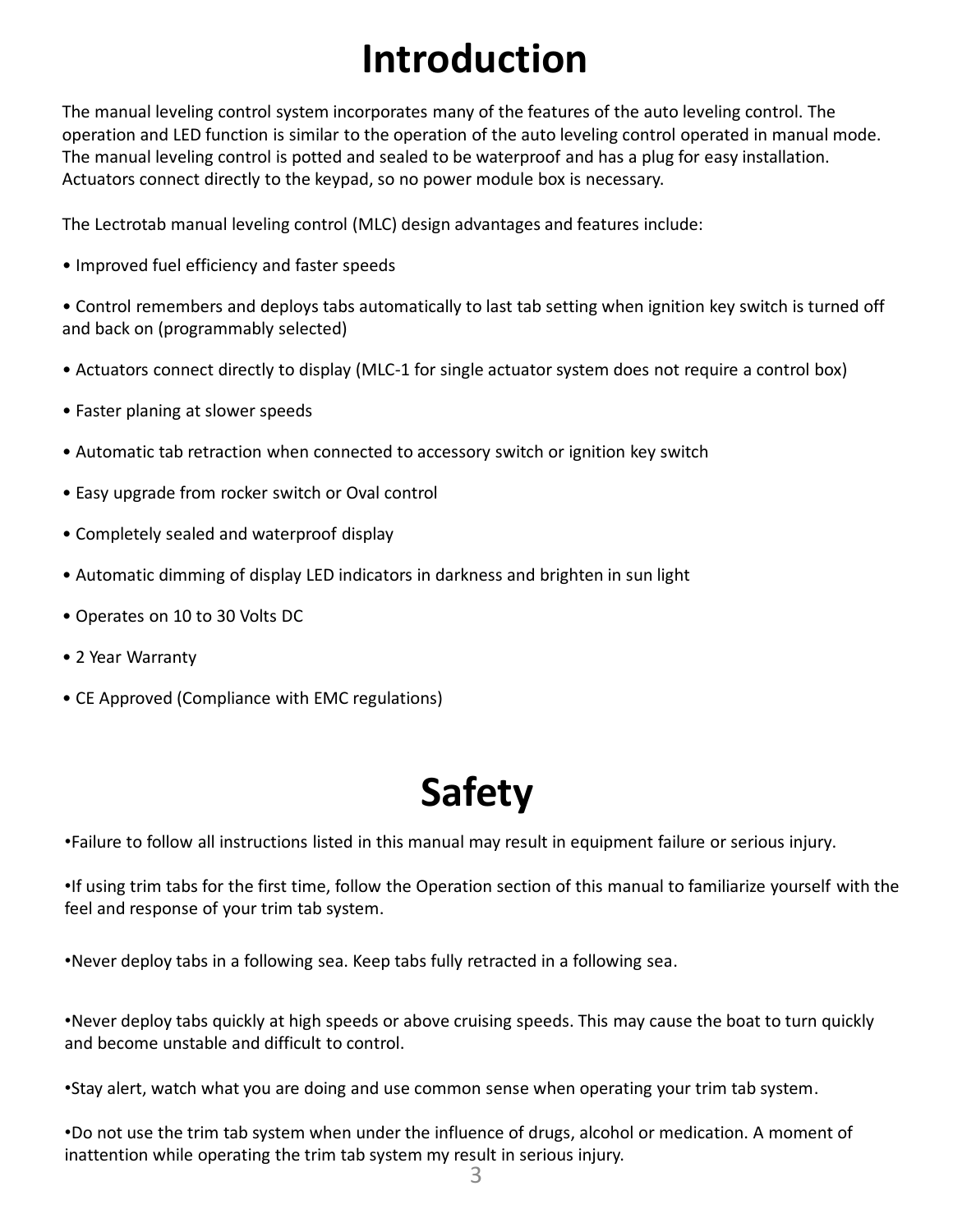## **How Do Trim Tabs Work**

Boaters will enjoy many performance and efficiency benefits by adding Lectrotab trim tabs. Lectrotab trim tabs improve fuel efficiency, increase boat speed, accelerate shallow water planing, eliminate porpoising, and enhance the overall boating experience with a more comfortable ride.

#### **• Improved Fuel Efficiency and Faster Speeds**

Most importantly, the trim tabs may be adjusted to optimize speed and fuel efficiency. Typically, the bow rides high causing the stern to drag in the water at cruising or lower speeds. A boat owner will attempt to correct this problem by trimming his outdrive down to bring the bow down. This adjustment is extremely inefficient and reduces boat speed and increases fuel consumption, because trimming of the outdrive pushes water down to allow the transom to rise and bow to lower. In this scenario, the outdrive is not only propelling the boat forward but it is also pushing the bow down. The most efficient way to operate the boat is to adjust the tabs to maximize boat speed and level. The outdrive may then be adjusted so the prop shaft is parallel to the water to maximize the thrust to push the boat forward.

#### **• Faster Planing**

For shallow water starts, trim tabs allow the boat to get up on plane faster. Faster planing can be accomplished by lowering the tabs to the fully deployed position. As the boat achieves plane, trim tabs may be raised until the boat is level.

#### **• Porpoising**

Occasionally, an uneven load distribution or certain speeds will cause the boat to "porpoise". This problem can easily be corrected by deploying both trim tabs simultaneously a few degrees until the "porpoising" stops.

#### **• Boat Leveling**

Every boat owner has experienced passengers or equipment moved to one side of the boat, which causes the boat to lean to one side and leads to difficulty in handling the boat as well as an uncomfortable ride. Adding trim tabs to a boat corrects this problem by deploying the tab on the same side as the boat is leaning towards which levels the boat for a more comfortable ride.

#### **• Head Sea**

Rough sea conditions can also be better managed with trim tabs. Typically in a head sea, the boat speed must be reduced causing the bow to ride high. The waves will pound and beat the boat bottom for an extremely uncomfortable and slow ride. Trim tabs can be deployed to level the boat out and allow the hull to cut through the waves for a smoother and more efficient ride.

#### **• A Beam Sea or Wind**

A beam sea or wind can lead to a wet ride. To greatly reduce or eliminate the spray caused by waves or wind hitting the boat side, the windward side trim tab may be deployed to raise the windward side of the boat. Also retracting the leeward trim tab side may help.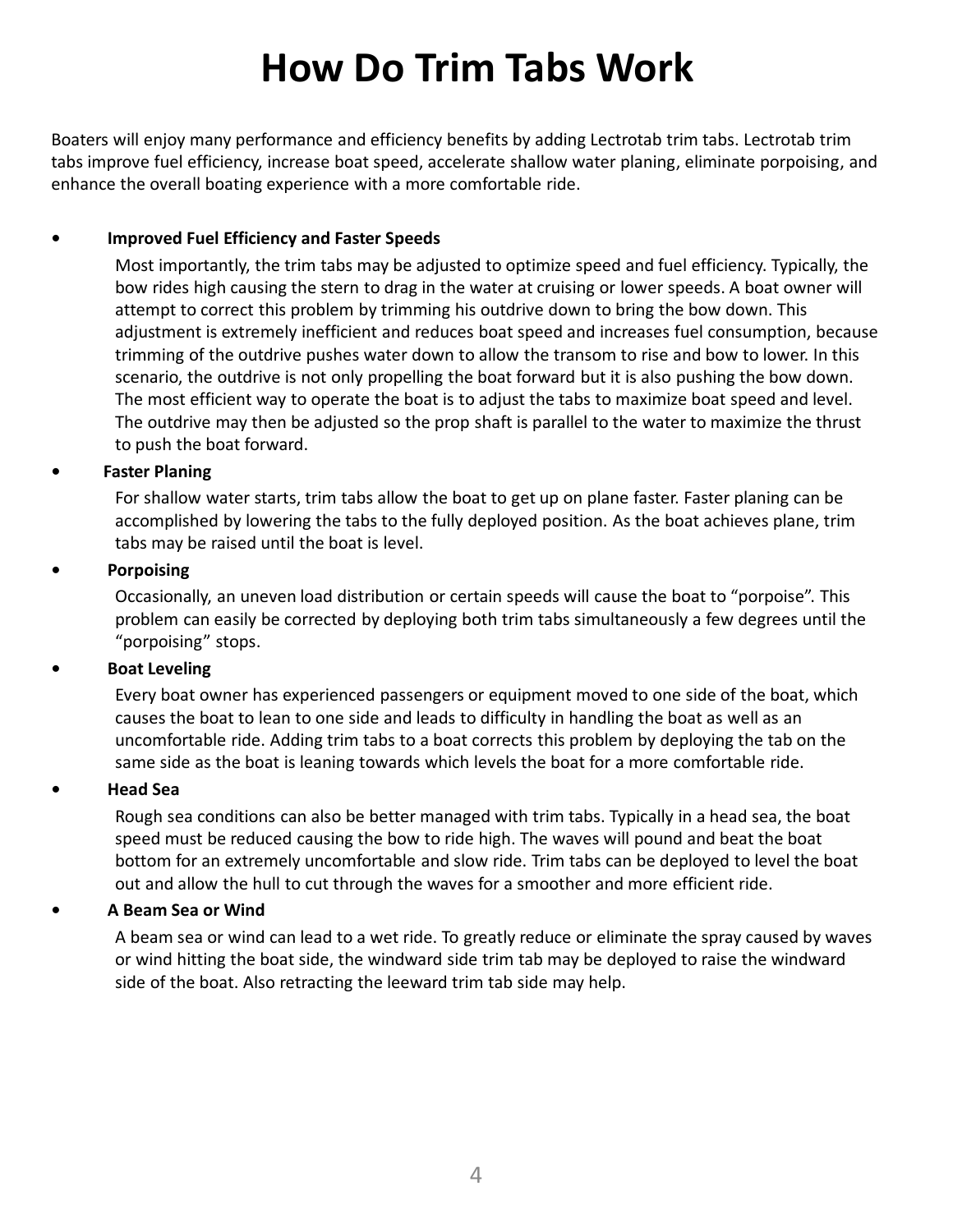# **Display Panel Installation & Wiring MLC-1**

**For MLC-1 (single actuator, single station display only)**

#### • **Mounting Display Panel:**

- 1. Locate the display panel at the helm where it is convenient to access and view the LED indicators.
- 2. The mounting hole diagram has two 3/16" (4.5mm) holes and one 2" (50mm) as shown below for the two mounting studs and display connector.
- 3. Mount the display with the washers and nuts provided.

**Important:** For retrofit installations, always disconnect the wires from the original control panel before connecting to the MLC. Switch off the main dc circuit breaker before starting the connection.



#### • **Wiring Display Panel:**

- 1. Refer to wiring diagram as shown above for the MLC-1 wiring connections.
- 2. The red (+12vdc or +24vdc) wire from the boat's fuse panel and black battery negative wires should be a minimum size of 14 AWG (2.5mm²).
- **3. Important:** DC voltage source connected to MLC switch must match actuator voltage (first letter in actuator serial A, C or S =12vdc, B or D = 24vdc).
- 4. Terminal 7 must be connected to ignition key run position or accessory switch to automatically retract the tabs when key is switched to OFF.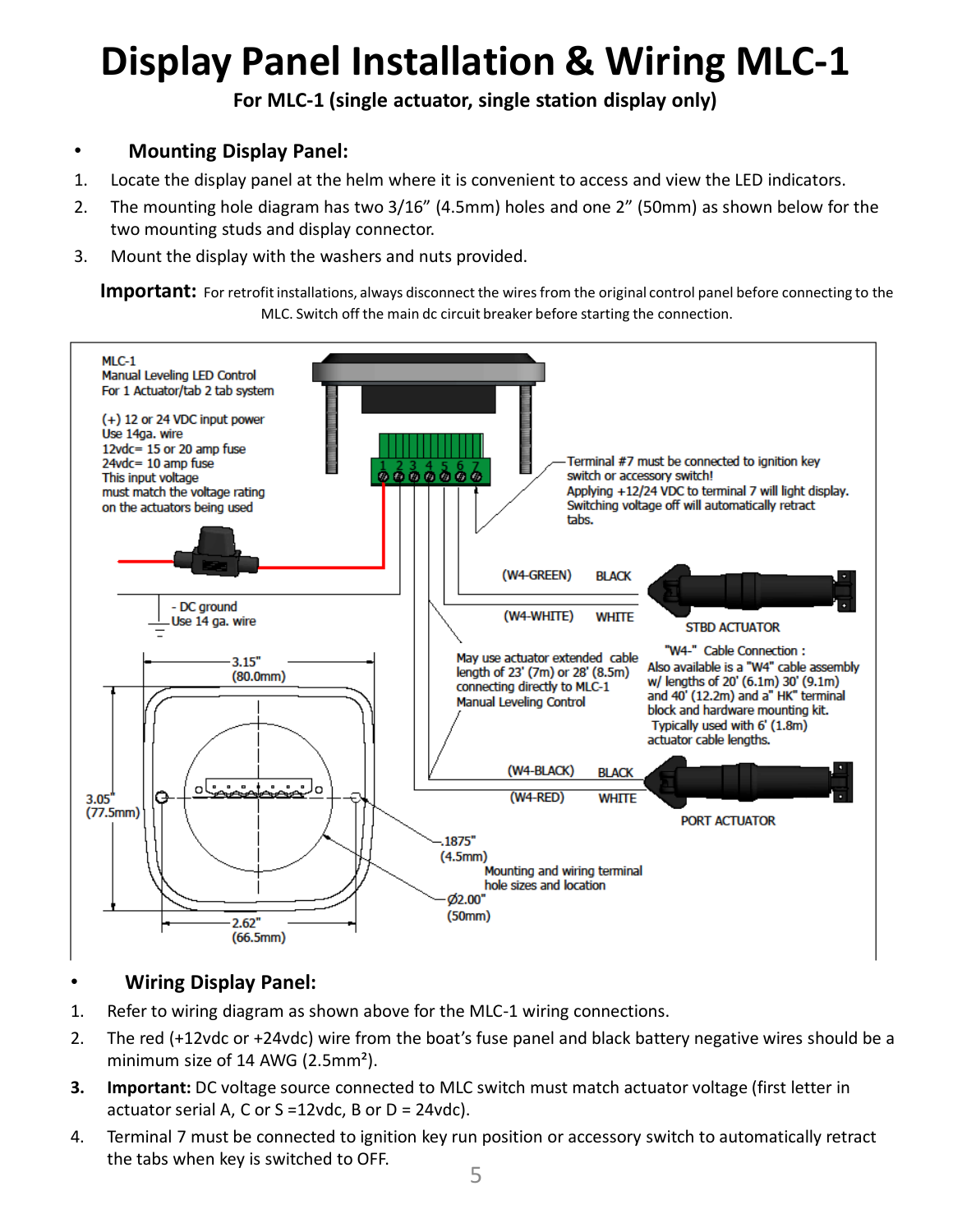# **Verify Display Settings and Operation MLC-1**

**(Single actuator, Single station)**



**MLC-1 Display**

#### • **Set Actuator Deployment Time:**

Follow the programming chart and instructions on page 7 to program keypad to match the actuator deployment time.

#### • **Verify Connection and Operation:**

1) Press the "Bow Down" button (top button), and both actuators/tabs deploy simultaneously.

- 2) Press the "Bow Up" button (bottom button), and both actuators/tabs will retract simultaneously.
- 3) If the tab or tabs are moving in the opposite direction as described, switch the two actuator wires from the actuator that moves in the wrong direction ((move 3 to position 4 and 4 to position 3 for port actuator) at the 7 pin plug, and switch 5 and 6 in the same manner for the starboard actuator and repeat the testing process).
- 4) Press the "Starboard Side Down" button (right button), and the starboard actuator will retract until fully retracted at which point the port actuator will deploy.
- 5) Press the "Port Side Down" button (left button), and the port actuator will retract until fully retracted at which point the starboard actuator will deploy.
- 6) If the wrong tab is moving as described in step 4 and 5, exchange wires 3 and 4 with 5 and 6 at the green 7 pin plug and repeat the testing process.

#### • **LED Position Indicators:**

When retracting actuators/tabs, the top LED indicator will flash to show tabs are retracting. When deploying actuators/tabs, the lowest lit LEDs will flash to show tabs are deploying.

#### • **Automatic Tab Retraction:**

There are a couple options for automatically retracting the trim tabs. You may connect the accessory terminal of the ignition key switch to terminal #7 at the MLC keypad. When the ignition key switch is turned off, the tabs will retract automatically, and the display will turn off. Another option is to connect terminal #7 to an accessory switch, so the tabs will only retract when this switch is turned off.

#### • **Automatic Tab Adjustment to Last Setting:**

When the accessory switch or ignition key switch (connected to keypad terminal #7) is turned off, the tabs will automatically retract. When the accessory switch or ignition key switch is turned back on, the tabs will adjust to the last know position before key switch was turned off. Follow the instructions on page 7 to program the keypad for this feature.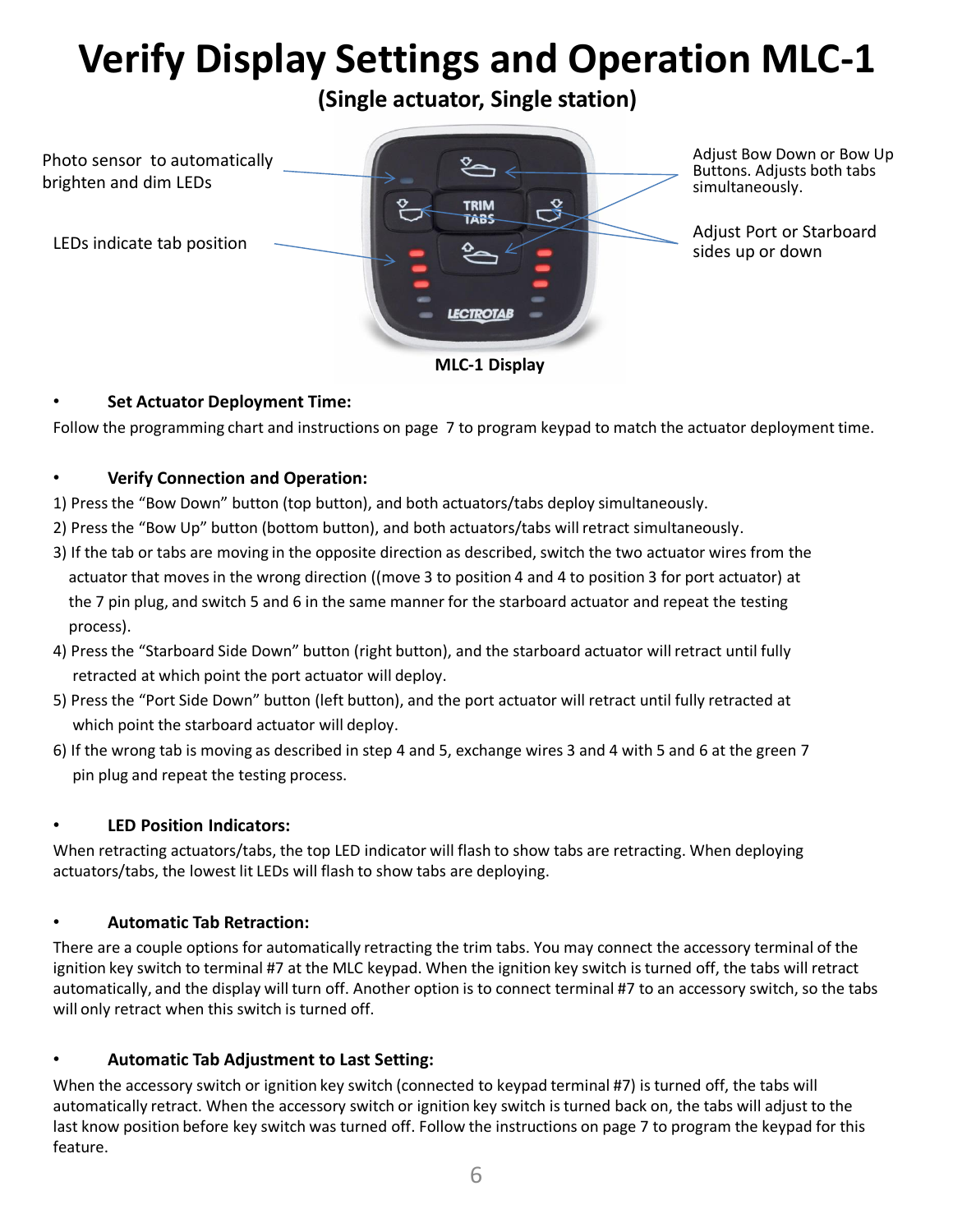# **Programming MLC-1**

#### **(Single actuator, Single station)**

Press and release left button to adjust between "Settings" L1 = top left LED, L2 = second left LED down, L3 = third left LED

 $L1 = \text{top}$  left LED L2 = second left LED

L3 = third left LED



Press top and bottom buttons simultaneously for 4 seconds to enter program mode and again to exit and save.

Press and release right button to

LED indicates Setting Value:  $R1 = top$  right LED R2 = second right LED R3 = third right LED R4 = fourth right LED R5 = bottom right LED

#### • **Automatic Tab Adjustment to Last Setting:**

When the accessory switch or ignition key switch (connected to keypad terminal #7) is turned off, the tabs will automatically retract. When the accessory switch or ignition key switch is turned back on, the tabs will adjust to the last know position before key switch was turned off. You may enable this feature by adjusting program setting #1 to a value showing LED R2 from the programming chart (see programming chart). Turning the main power supply or battery selector switch to the off position will erase or reset the last tab setting, so a new setting will be saved for the next trip.

#### • **Set Actuator Deployment Time:**

Follow the programming chart below to program the MLC keypad to match the actuator deployment time. Actuators that begin with part number or serial number "A or B" have an 8 second deployment time. This is the default time and no programming is necessary. Actuators that begin with "C or D" have a 4 second deployment time and must be programmed to 4 seconds. Actuators that begin with "S" have a 6 second deployment time and must be programmed to this.

#### • **Change LED Indicator Tracking:**

The LED indicators are set to show the approximate tab angle and movement which is the default setting. This setting may be changed to show what direction the port and starboard side is moving. This setting can be changed by following the program chart below and changing setting L3 to R2.

#### **Enter, Adjust and Exit Program Mode:**

- Before entering program mode, 12vdc or 24vdc must be applied to MLC terminals 1, 2 and 7 (see wiring)
- Press and hold Bow Down (top) button and Bow Up (bottom) button for 4 seconds to enter program mode
- LED L1 (top left LED) will begin flashing and LED R1 (top right LED) will be lit constantly
- Press and release the Port Side Down (left) button to cycle through the three settings under "Setting"
- Press and release the Starboard Side Down (right) button to change the "Setting Value"
- Press and hold Bow Down (top) button and Bow Up (bottom) button for 4 seconds to exit and save new value

|                     | <b>Program Mode Sequence</b> |                       |                       |                         |                |                                |
|---------------------|------------------------------|-----------------------|-----------------------|-------------------------|----------------|--------------------------------|
|                     |                              |                       | <b>Change Setting</b> |                         |                |                                |
| Setting             | Enter                        | <b>Change Setting</b> | Value                 | <b>Setting Value</b>    | <b>Default</b> | <b>Program Details</b>         |
| $(1L)$ Auto         |                              |                       |                       |                         |                | R1=Standard Auto Retract       |
| <b>Retract Last</b> | Press Bow Down               | Press/Release Port    | Press/Release         | $R1 = Standard$         |                | R2=Return to last tab position |
| Setting             | and Bow Up 4 sec.            | <b>Bow Side Down</b>  | Stbd Bow Down         | $R2$ = Last Tab Set     | R <sub>1</sub> | before key switch off          |
|                     |                              |                       |                       | $R1 = 4$ sec.           |                | Change setting value to match  |
| (2L) Actuator       | Press Bow Down               | Press/Release Port    | Press/Release         | R2=5sec., R3=6s,        |                | actuator stroke time to fully  |
| <b>Stroke Time</b>  | and Bow Up 4 sec.            | Bow Side Down         | Stbd Bow Down         | R4=7s. R5=8s            | R <sub>5</sub> | deploy                         |
|                     |                              |                       |                       |                         |                |                                |
|                     |                              |                       |                       | $IR1 = LEDs$ track tabl |                | R1=LEDs track angle of tab     |
|                     |                              |                       |                       | position                |                | position                       |
| $(3L)$ Swap         | Press Bow Down               | Press/Release Port    | Press/Release         | $R2 = LEDs$ track       |                | R2=LEDs track same side as     |
| <b>LED</b> tracking | and Bow Up 4 sec.            | <b>Bow Side Down</b>  | Stbd Bow Down         | button press            | R <sub>1</sub> | button being pressed           |